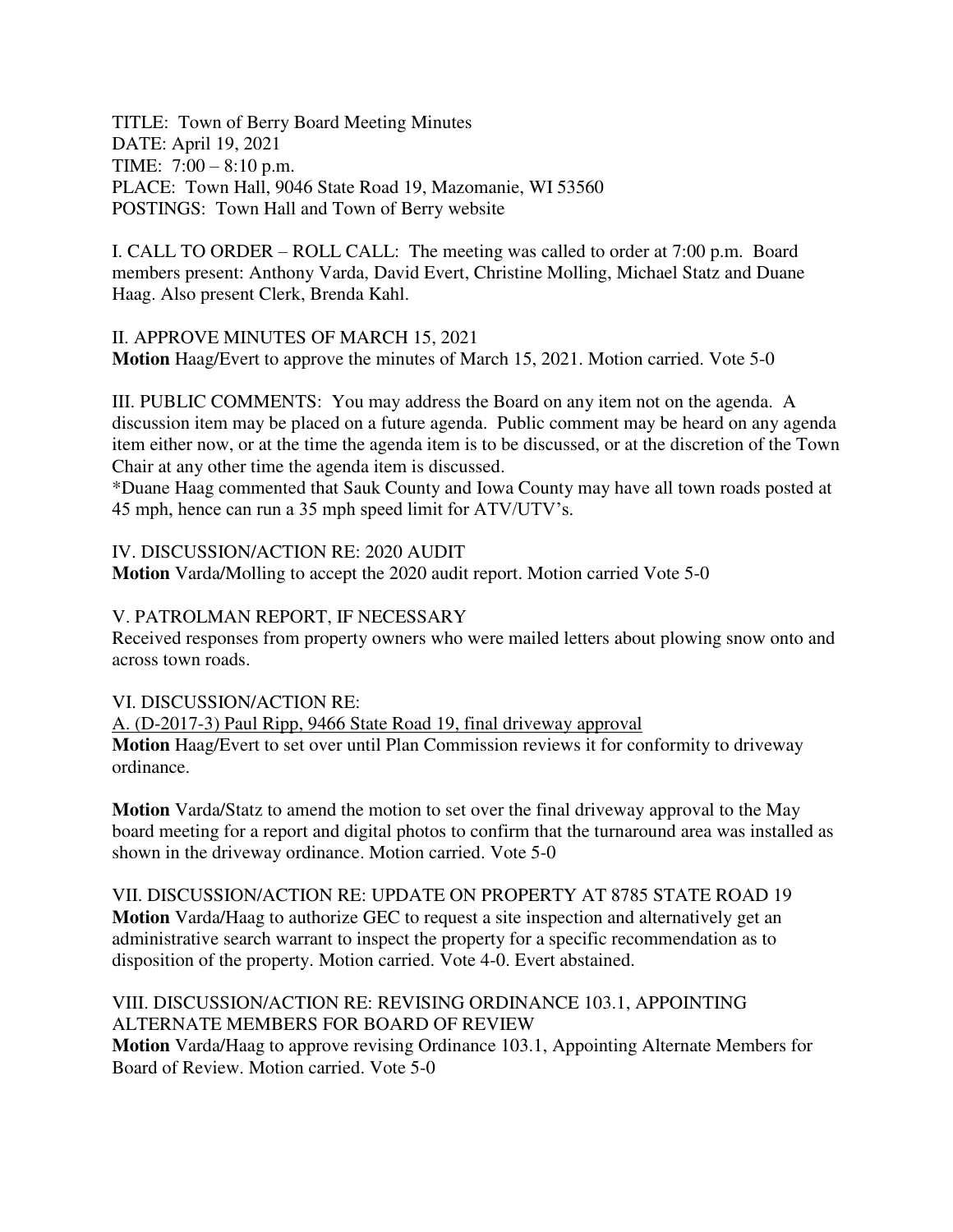# IX. DISCUSSION/ACTION RE: AWARDING PROPOSAL FOR MAINTENANCE OF THE HALL/GARAGE GROUNDS AND SUNNING HILL CEMETERY

**Motion** Haag/Evert to approve Jeff Dresen's bid for maintenance of the hall/garage grounds and Sunning Hill Cemetery. Motion carried. Vote 5-0

## X. DISCUSSION/ACTION RE: TOWN COMMITTEES AND APPOINTMENTS **Motion** Varda/Molling to approve the 2021 Committee list and appointments with the removal of Kendall Kahl from the Parks Committee and add Florine Bayer and David Lucey to the Parks Committee.

**Motion** Evert/Varda to amend the motion to add David Evert as the Sauk Prairie School District liaison. Motion carried. Vote 5-0

**Motion** to approve the 2021 Committee list and appointments with the removal of Kendall Kahl from the Parks Committee and add Florine Bayer and David Lucey to the Parks Committee and add David Evert as the Sauk Prairie School District liaison. Motion carried. Vote 5-0

# XI. DISCUSSION/ACTION RE: CYCLE ROAD EVENT PERMIT FOR FRIENDS OF BLUE MOUND STATE PARK FOR AUGUST 28, 2021

**Motion** Molling/Evert to approve the Cycle Road Event Permit for Friends of Blue Mound State Park. Motion carried. Vote 5-0

## XII. DISCUSSION/ACTION RE: DEVELOPMENT RIGHTS TRANSFER FROM COUNTY LAND PURCHASE

**Motion** Varda/Evert that the Town exercise its authority and abide under Ordinance 500.6 to declare the eight development rights to be permanently extinguished and thereby create eight development rights in the town for sale when no other development rights are on offer.

**Motion** Molling/ to amend the motion that before those development rights are put up for sale by the town that the county is notified with an official registered letter that the transfer will take place unless the county specifically says they plan on selling them with a deadline of one month. Motion failed for lack of a second.

**Motion** that the Town exercise its authority and abide under Ordinance 500.6 to declare the eight development rights to be permanently extinguished and thereby create eight development rights in the town for sale when no other development rights are on offer. Motion carried. Vote 5-0

## XIII. DISCUSSION/ACTION RE: PLAN 2021 ROAD PROJECTS

**Motion** Varda/Haag to tentatively approve the 2021 road projects list as it stands holding the \$25,000 as open funds for contingencies. Motion carried. Vote 5-0

## XIV. BUDGETARY MATTERS

A. Discussion/action re: Payment of bills

**Motion** Haag/Varda to approve the payment of bills, check numbers 17890-17940 excluding check number 4543. Motion carried. Vote 5-0